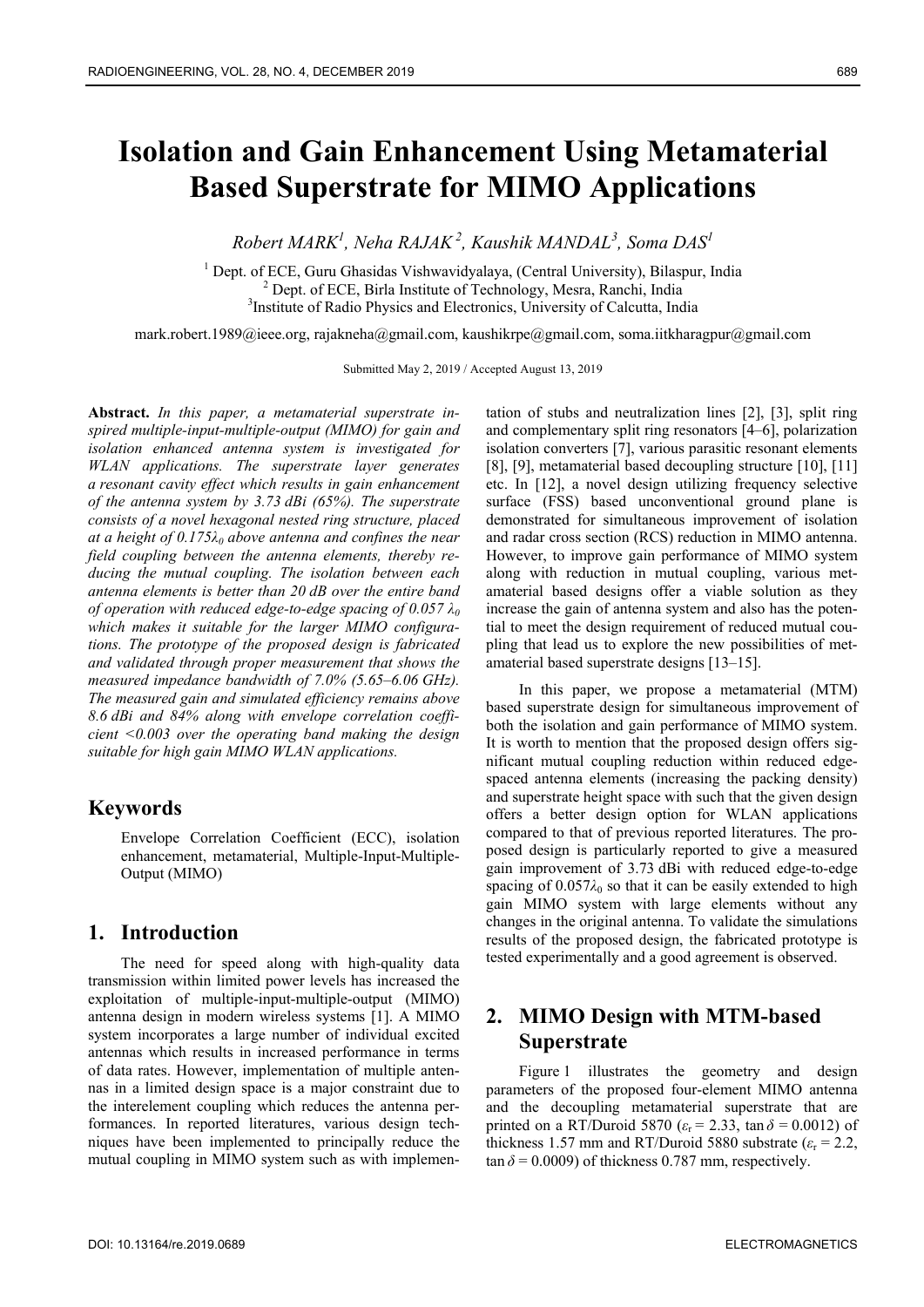

**Fig. 1.** (a) Top view of four port MIMO antenna. (b) Top views of superstrate geometry. (c) Top view of metamaterial unit cell. The design parameters (Units in: mm): L = 70, W = 60, L<sub>p</sub> = 18, W<sub>p</sub> = 16, L<sub>sup</sub> = 70,  $W_{\text{sup}} = 56$ ,  $D = 3$ ,  $a = 1$ ,  $b = 4$  and  $S = 9$ ,  $L_U = W_U = 15$ ,  $m = 7$ ,  $n = 5.25$ ,  $p = 3.95$ ,  $r = 1$ ,  $q = 1.35$ ,  $v = 0.25$ ,  $u = 0.40$  and  $t = 0.30$ .

The proposed antenna is composed of four identical rectangular patches whose individual dimensions  $(L_P \times W_P)$  $18 \times 16$  mm<sup>2</sup> are calculated and parametrically optimized so that it resonates at 5.7 GHz. The edge-to-edge separation (*D*) of 0.057*λ*0 between the patches is fixed for the best performance of the antenna. Each antenna element is excited using a coaxial probe feed with an offset distance of 4 mm from center of the patch. The basic design of MTM unit cell consists of hexagonal ring resonators loop in a nested structure, where the radius and width of individual hexagon rings are optimized to obtain desired electromagnetic properties near the resonance of the designed antenna. So the dimensions of the MTM rings are parametrically optimized to obtain high reflection and transmission characteristics near 6 GHz frequency. During the optimization, with the increase of the width of the ring, the resonance properties of the metamaterial rings shift to higher frequency side. Hence, the width is also individually optimized to obtain the desired performance. The symmetrical hexagonal rings, due to simplicity of their structure, also offer as a path where currents linked to each ring traverse in opposing direction, which nullifies the effect of near field coupling. The decoupling superstrate consists of a finite number of unit cells arranged in an array of  $(4 \times 3)$ configuration such that the superstrate area remains smaller than the MIMO antenna and design can be easily generalized for large elements MIMO. Figure 1(b) shows the MTM superstrate with no copper on bottom side of the superstrate. The metamaterial unit cell is simulated in CST Microwave Studio<sup>TM</sup> (CST) under proper boundary conditions to obtain the reflection  $(S_{11})$  and transmission  $(S_{21})$ coefficient, which are further used to extract effective material parameters (permeability and permittivity) using the algorithm as described in  $[16]$ ,  $[17]$ . Figure 2(a) shows the



Fig. 2. (a) Extracted metamaterial parameters. (b) Performance of the proposed unit cell.

extracted parameters of the unit cell that shows both the relative permeability and permittivity are negative in the desired frequency band (5.25–6.8 GHz) which justifies the condition that the proposed unit cell is acting as a lefthanded material (LHM). As shown in Fig. 2(b) the unit cell exhibits high reflection magnitude over the desired band and flat reflection phase. These properties of the proposed superstrate ensure that the gain of the antenna can be increased significantly as the reflection magnitude increases to unity  $[18]$ .

The superstrate designed using the proposed unit cell acts as a high reflective lens to focus the propagating waves in a directive pattern thereby increasing the broadside gain of the antenna. The antiparallel current path over the unit cell of hexagonal rings is the major reason for the nullification of near field coupling in the structure (Fig. 5). The superstrate along with antenna is simulated and optimized, where the periodicity between the unit cells in superstrate is optimized to obtain an ideal design for both gain and isolation enhancement. The designed superstrate is shown in Fig. 1(b), where rows of unit cells are separated by a spacing,  $b = 0.076\lambda_0$  for better isolation performance of the antenna. The superstrate is kept at a height  $H = 0.175\lambda_0$  above the patch antenna using four hollow plastic rod supports at the four corners of the system as shown in Fig. 7(c). Figure 3 shows the simulated S-parameters of the system when antenna 1 is excited. In presence of superstrate, the resonance is shifted from 5.7 to 5.85 GHz due to air layer in between the superstrate and antenna. The antenna exhibits  $|S_{11}| < -10$  dB impedance bandwidth of 0.41 GHz (7.0%) at 5.85 GHz with isolation level also remaining above 20 dB over the entire operating band for all antenna elements. The simulation results at resonating frequency show 22 dB  $(S_{21} = 6$  to 28 dB) isolation improvement between antenna 1 and 2 and approx. 20 dB improvement between diagonal antenna elements from  $(S_{31} = 8$  dB to 28 dB and  $S_{41} = 9$  dB to 29 dB) as shown in Fig. 3 (inset).

The radiation patterns of the antenna with and without superstrate are compared in Fig. 4 when antenna 1 is excited. The effect of superstrate is direction independence in H-plane. However concentration of field, mostly to the nearest unit cell above the antenna, excited in a sequence with neighboring cells at different phases (as shown in Fig.  $5(b)$ ) causes radiated beam to steer by  $\pm 25^{\circ}$  in direction of radiation of excited antenna.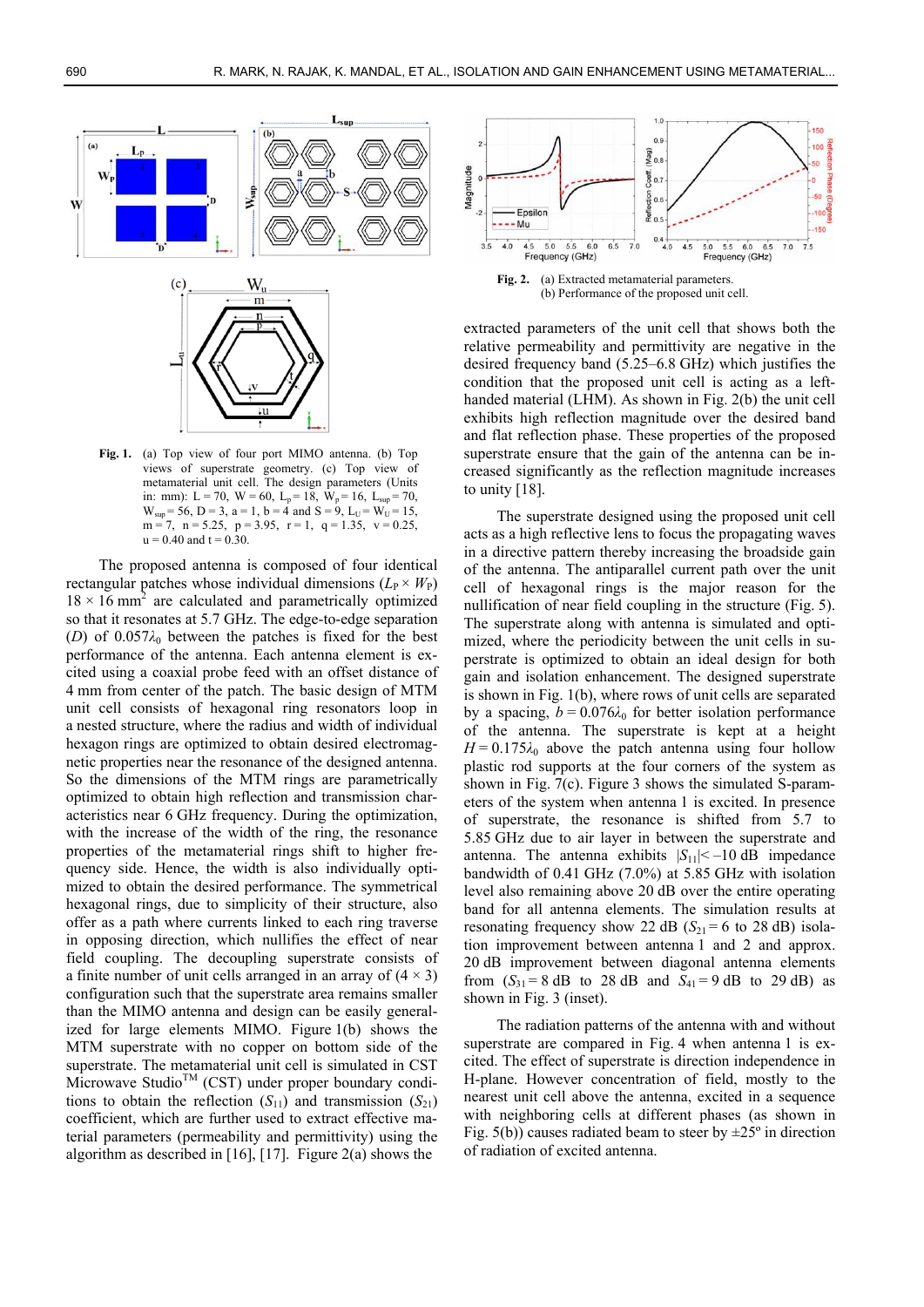

**Fig. 3.** Simulated S-parameter  $(S_{11})$  of the proposed MIMO antenna with and without (W/o) superstrate (Inset shows  $S_{21}$ ,  $S_{31}$  and  $S_{41}$ ).



**Fig. 4.** Simulated radiation patterns of the proposed MIMO antenna 1 with and without (W/o) superstrate in Eplane and H-plane.



**Fig. 5.** Surface current distribution: (a) Without superstrate, (b) with superstrate.

Figure 5 shows the surface current distribution of the proposed MIMO antenna in order to validate the effect of superstrate structure for reduction of mutual coupling. The current distributions on the hexagon rings showed that the current coupled to each unit cell ring traverses in opposite direction in half of the ring as well as in adjacent rings, which nullifies the effect of near-field coupling. It can be seen from the analysis that in absence of superstrate when antenna 1 (top-left side) is excited and other antenna elements are terminated using  $50\Omega$  matched load, the surface current is distributed mainly on the center portion of antenna 2 (right side) and antenna 3 (bottom-left) with maximum radiation occurring from the side of the antenna (Fig. 5(a)). Therefore, mutual coupling due to excitation of antenna 1 occurs mostly on antenna 2 and then on antenna 3 and 4. Comparatively lower mutual coupling is present on antenna 4. With superstrate structure placed above, the coupled field between antenna elements is concentrated mainly on the unit cell surface of superstrate thereby nullifying the coupling field and improving the isolation between antenna elements significantly.

## **3. Parametric Study**

A parametric study has been done on two design parameters i.e. the height *H* of MTM superstrate above patch and spacing b between the rows of unit cells to find an optimum design so as to reduce the reflection coefficient  $S_{21}$ ,  $S_{31}$ ,  $S_{41} \le -15$  dB. The effect of spacing *b* between the unit cells in superstrate structure is studied to obtain maximum gain along with reduced mutual coupling so as to derive the final configuration of superstrate structure suitable for MIMO configuration.

#### **3.1 Height of Superstrate from the Antenna Surface** *H*

The given design is simulated for different height of superstrate, *H* to examine its effect on the S-parameter. As shown in Fig. 6(a), by increasing the height above 10 mm impedance matching of antenna starts to degrade at the resonance frequency. Whereas, when we shift the superstrate below  $H = 9$  mm, the resonance shifts toward a higher frequency side. However, interelement coupling  $(S_{21}, S_{31} \text{ and } S_{41})$  remain below  $-15$  dB for any range of height *H*. Thus the height of superstrate is optimized and fixed at 9 mm for the largest impedance bandwidth as shown in the shaded area so as to cover the required WLAN frequency band. Similarly, the effect of height of superstrate on gain is studied as shown in Fig. 6(b). It shows that the gain of system is maximum for  $H = 9$  mm. The gain of system decreases with the increase of *H*. With lower height of superstrate  $(H = 5$  mm), there is increment in the gain of system however, there is a large shift in resonance frequency (Fig. 6 (a)) as well as a low impedance bandwidth is observed. Hence, the height of superstrate is fixed at  $H = 9$  mm for the best performance of MIMO.

#### **3.2 Spacing** *b* **between the Rows of Unit Cells**

The variations in antenna gain due to change in gap *b* between the rows of unit cells when height of superstrate is fixed at  $H = 9$  mm is studied and plotted in Fig. 6(c). It shows that with the increase of distance *b* between the rows of unit cell, the gain of MIMO system will start to decrease in the entire frequency band. However, the change in spacing *b* causes less variation in mutual coupling (i.e. change in  $S_{21}$ ,  $S_{31}$  and  $S_{41}$ ) within  $\pm 5$  dB range. At spacing of  $b = 4$  mm the simulated gain of the antenna obtained is the highest at operating bandwidth. Thus, spacing between unit cells is fixed at 4 mm to obtain the best performance of MIMO antenna.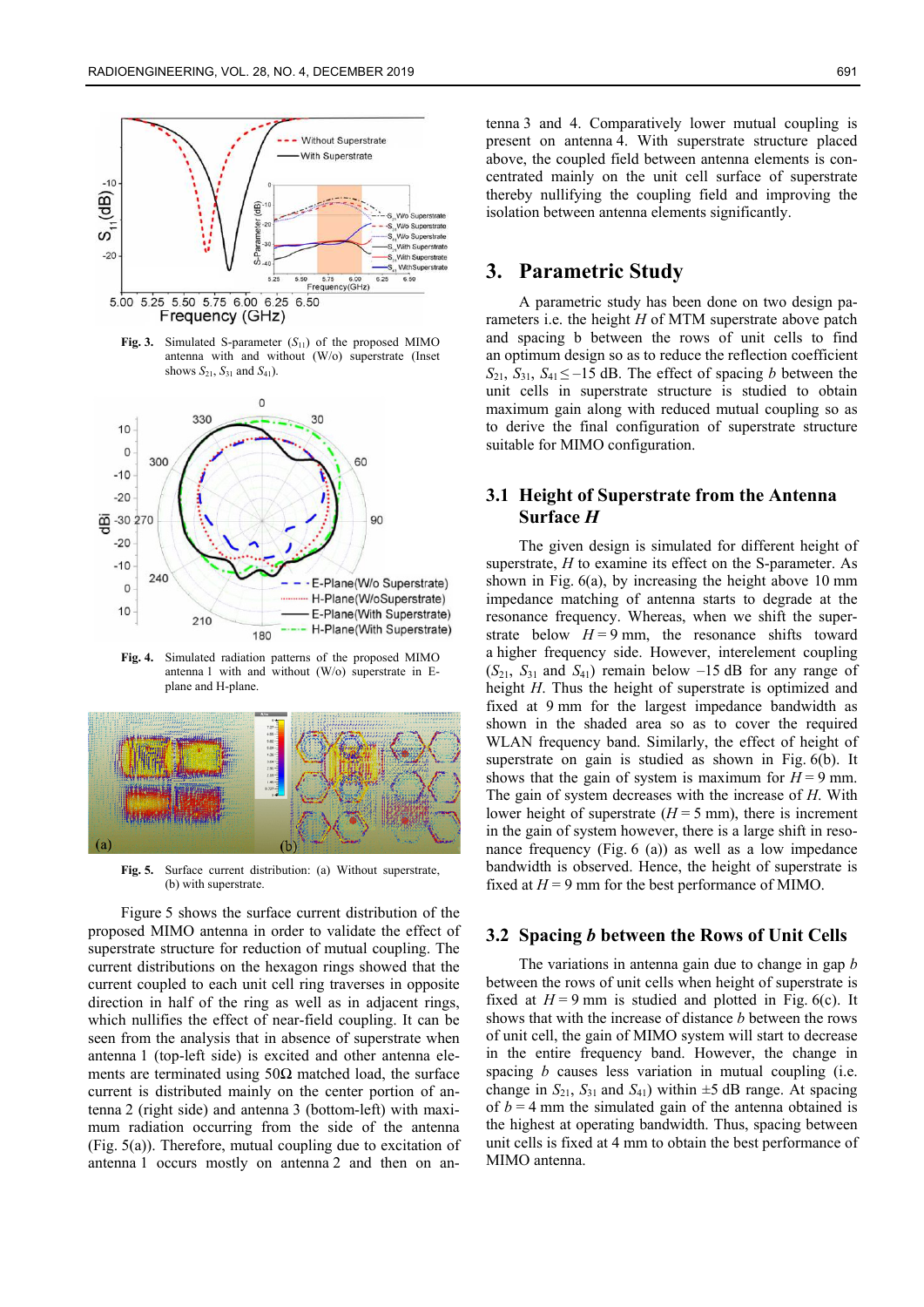

Fig. 6. (a) Simulated results of  $S<sub>11</sub>$  for different values of height *H*. (b) Simulated antenna gain for varying height of superstrate *H* for spacing  $b = 4$  mm (constant). (c) Simulated antenna gain for different values of unit cell separation *b* at height  $H = 9$  mm (constant).

# **4. Simulated and Measured Results**

To validate the simulation results, a prototype of the proposed design is fabricated and measured using Agilent (N5230A) network analyzer as shown in Fig. 7(a), (b). The gain and radiation patterns of the antenna are calculated in a controlled laboratory environment using the proper measuring techniques as shown in Fig. 7. The measured results are presented when antenna 1 is excited and the remaining is terminated with 50Ω matched load. The same is also true when other antennas are excited under identical conditions due to the symmetry of design. The measured Sparameter shows a good agreement with simulated one and has an operating impedance bandwidth of 7% (5.65 GHz to 6.06 GHz) as shown in Fig. 8. The measured isolation between the various antenna elements is well above 21 dB over the entire operating band with peak isolation of  $S_{21}$  = 41 dB at 5.84 GHz. The measured result implies that the proposed antenna meets the impedance bandwidth along with the isolation requirement suitable for 5.8 GHz WLAN applications. The measurement of the radiation patterns in Fig. 9 shows the normalized 2-D radiation pattern of the antenna in both yz-plane (E-plane) and xz-plane (H-plane) at 5.85 GHz with  $-25^{\circ}$  shifts in main beam pattern corresponding to broadside direction in E-plane.

For H-plane, the pattern remains almost unaltered in the measurement as that of the simulation. The gain of the antenna is measured with and without MTM superstrate and is plotted in Fig. 10(a) for comparison. A maximum gain of 9.49 dBi at 5.85 GHz is obtained which is 3.73 dBi higher compared to that without MTM. The simulated total efficiency of the antenna (Fig.  $10(b)$ ) remains above 84% over the desired band of operation with maximum efficiency 88% at 5.85 GHz.



**Fig. 7.** Prototype of the fabricated antenna: (a) Under measurement. (b) Measurement setup. (c) Perspective view.



**Fig. 8.** Simulated and measured S-parameters: (a)  $S_{11}$ , (b)  $S_{21}$ , *S*31 and *S*41 of the proposed MIMO antenna with superstrate.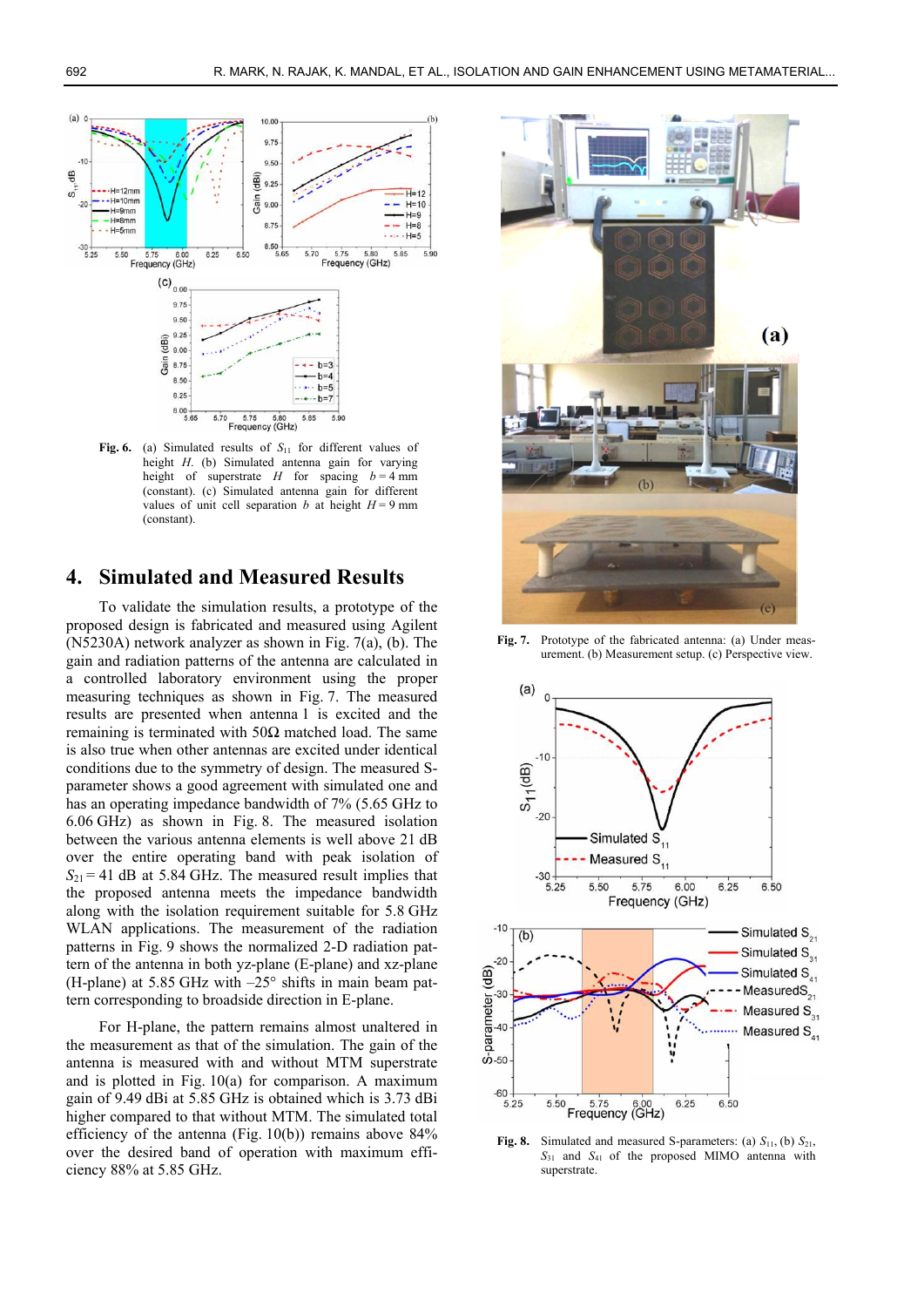

**Fig. 9.** Simulated and measured normalized far field radiation patterns of the proposed MIMO antenna with superstrate.



**Fig. 10.** (a) Simulated and measured gain. (b) Simulated total efficiency of the proposed MIMO. (c) Measured ECC.

The diversity performance of MIMO defined in terms of Envelope Correlation Coefficient. (ECC) provides the degree of signal correlation between each antenna elements. ECC  $(\rho_e)$  is the measure of diversity performance of antenna which is calculated from far field patterns of the individual antennas [10] or from S-parameters [1], [2]. Here, ECC is calculated from S-parameters and is obtained well below  $0.003$  as shown in Fig.  $10(c)$ , which satisfies the good diversity performance  $(ECC < 0.5)$  of MIMO antenna. The performance of the proposed MIMO is compared with earlier designs in terms of isolation techniques, isolation improvement and edge-to-edge spacing between antenna elements along with the observed gain and efficiency and is summarized in Tab. 1. It shows that the proposed design offers a novel design technique where metamaterial based superstrate is utilized to enhance both the gain and isolation of a MIMO. The reduced inter element spacing as well as narrow edge-to-edge spacing between the radiating elements along with improved gain are the main advantages of the proposed MIMO design and can be easily extended for large size high gain MIMO structure.

## **5. Conclusion**

In this paper, a novel MTM based superstrate design for both high gain and isolation enhanced MIMO system is investigated and proposed. The design offers a small edgeto-edge spacing of  $0.057\lambda_0$  with measured isolation level between each antenna elements remaining above 21 dB over the entire operating band with peak isolation of 41 dB at 5.84 GHz. The design also shows a significant gain enhancement of 3.73 dBi over the desired frequency band. The impact of MTM superstrate height and unit cell spacing on mutual coupling reduction and antenna gain is studied. The proposed design offers novelty in terms of a superstrate based decoupling MTM structure that increases both gain and isolation of MIMO simultaneously. The antenna covers 5.65–6.06 GHz frequency band with ECC values less than 0.003 making the design suitable for 5.8 GHz WLAN applications. The design is verified for four-port antennas and can be simply extended to higher element MIMO design.

#### **References**

- [1] SHARAWI, M. S. Printed multi-band MIMO antenna systems and their performance metrics. *IEEE Antennas and Propagation Magazine,* 2013, vol. 55, no. 5, p. 218–232. DOI: 10.1109/MAP.2013.6735522
- [2] IQBAL, A., SARAEREH, O. A., AHMAD, A. W., et al. Mutual coupling reduction using F-shaped stubs in UWB-MIMO antenna. *IEEE Access*, 2017, vol. 6, p. 2755–2759. DOI: 10.1109/ACCESS.2017.2785232
- [3] SU, S. W., LEE, C. T., CHANG, F. S. Printed MIMO-antenna system using neutralization-line technique for wireless USBdongle applications. *IEEE Transactions on Antennas and Propagation*, 2012, vol. 60, no. 2, p. 456–463. DOI: 10.1109/TAP.2011.2173450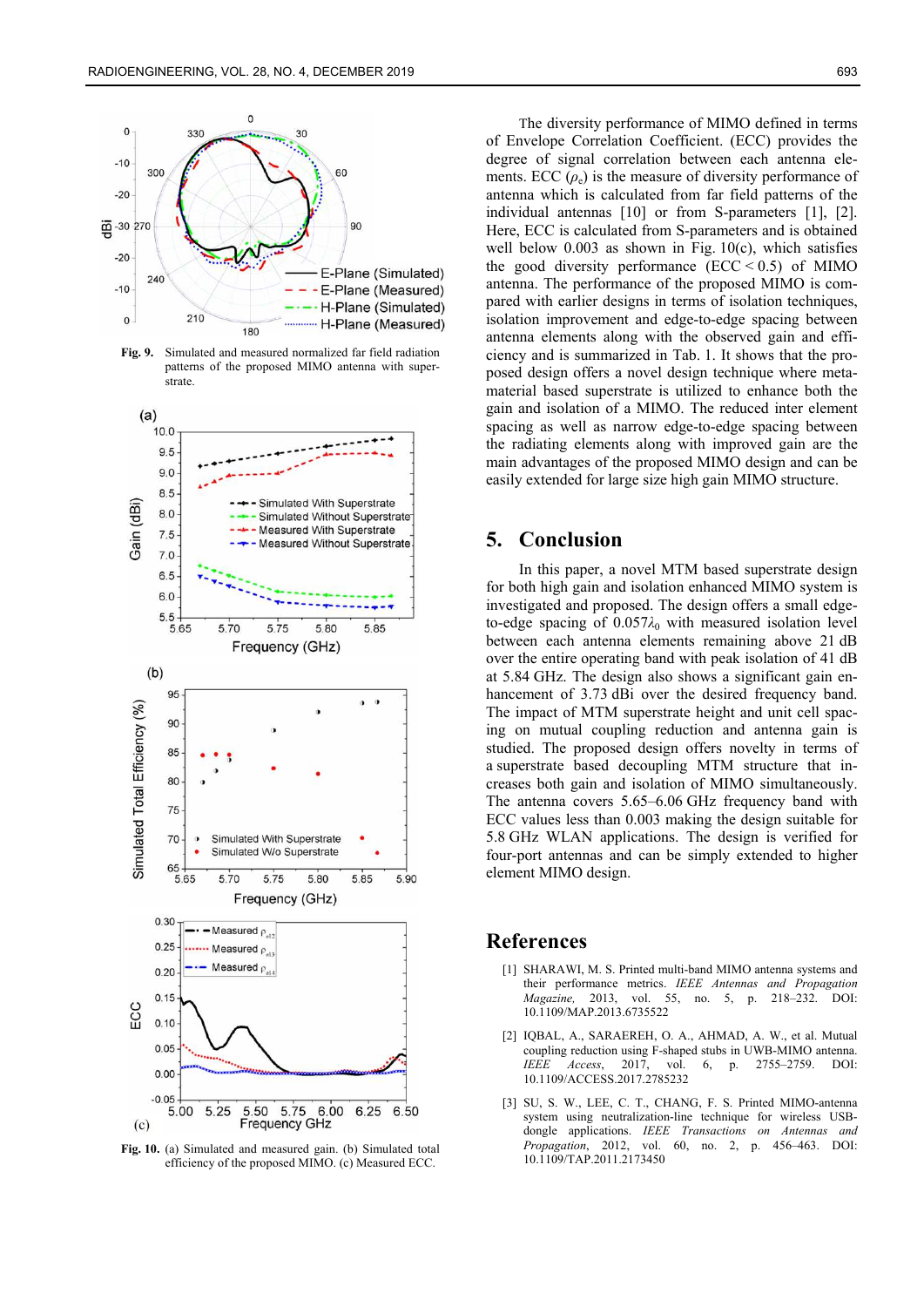| Ref                | Isolation reduction<br>technique                     | Center<br>frequency<br>$f_{0}$<br>(GHz) | Edge to edge<br>spacing<br>(mm) | Peak<br>isolation<br>(dB) | Isolation<br>enhancement<br>(dB) | Gain<br>(Increase in<br>gain)<br>(dBi) | Simulated<br>efficiency<br>$(\%)$ | Height of<br>superstrate<br>(mm) |
|--------------------|------------------------------------------------------|-----------------------------------------|---------------------------------|---------------------------|----------------------------------|----------------------------------------|-----------------------------------|----------------------------------|
| $[10]$             | Frequency selective<br>surface                       | 5.25                                    | 7.43<br>$(0.13 \lambda_0)$      | 20                        | ----                             | 9<br>(----)                            | > 91.7                            | 14<br>$(0.25 \lambda_0)$         |
| $[12]$             | Frequency selective<br>surface                       | 4.35                                    | 10<br>$(0.145 \lambda_0)$       | 28                        | 18                               | 4.8<br>ั----)                          | > 75                              | -----                            |
| $[13]$             | EMNZ metamaterial<br>superstrate                     | 2.6                                     | 4<br>$(0.033 \lambda_0)$        | 30                        | 15                               | Increase by<br>(3.5)                   | > 62                              | 10<br>$(0.833 \lambda_0)$        |
| $[14]$             | Metasurface<br>superstrate                           | 2.5                                     | $(0.27 \lambda_0)$              | 42                        | 25                               | Increase by<br>(2.5)                   | > 87                              | 15<br>$(0.125 \lambda_0)$        |
| $[15]$             | Capacitive loaded<br>loop metasurface<br>superstrate | 3.3                                     | 11.1<br>$(0.12 \lambda_0)$      | 65                        | 55                               | (8.2)<br>(0.1)                         | 97                                | 13.9<br>$(0.15 \lambda_0)$       |
| Proposed<br>design | DNG metamaterial<br>superstrate                      | 5.7                                     | 3<br>$(0.057 \lambda_0)$        | 41                        | 22                               | 9.49<br>(3.73)                         | > 84                              | 9<br>$(0.175 \lambda_0)$         |

**Tab. 1.** Comparison between the proposed designs with other MIMO antenna systems.

- [4] HABASHI, A., NOURINIA, J., GHOBADI, C. Mutual coupling reduction between very closely spaced patch antennas using lowprofile folded split-ring resonators (FSRRs). *IEEE Antennas and Wireless Propagation Letters*, 2011, vol. 10, p. 862–865. DOI: 10.1109/LAWP.2011.2165931
- [5] RAMACHANDRAN, A., PUSHPAKARAN, S. V., PEZHOLIL, M., et al. A four-port MIMO antenna using concentric square-ring patches loaded with CSRR for high isolation. *IEEE Antennas and Wireless Propagation Letters*, 2015, vol. 15, p. 1196–1199. DOI: 10.1109/LAWP.2015.2499322
- [6] WEI, K., LI, J. Y., WANG, L., et al. Microstrip antenna array mutual coupling suppression using coupled polarization transformer. *IET Microwaves, Antennas and Propagation*, 2017, vol. 11, no. 13, p. 1836–1840. DOI: 10.1049/iet-map.2016.1154
- [7] CHENG, Y. F., DING, X., SHAO, W., et al. Reduction of mutual coupling between patch antennas using a polarization conversion isolator. *IEEE Antennas and Wireless Propagation Letters*, 2016, vol. 16, p. 1257–1260. DOI: 10.1109/LAWP.2016.2631621
- [8] ARUN, H., SARMA, A. K., KANAGASABAI, M., et al. Deployment of modified serpentine structure for mutual coupling reduction in MIMO antennas. *IEEE Antennas and Wireless Propagation Letters*, 2014, vol. 13, p. 277–280. DOI: 10.1109/LAWP.2014.2304541
- [9] VISHVAKSENAN, K. S., MITHRA, K., KALAIARASAN, R., et al. Mutual coupling reduction in microstrip patch antenna arrays using parallel coupled-line resonators. *IEEE Antennas and Wireless Propagation Letters*, 2017, vol. 16, p. 2146–2149. DOI: 10.1109/LAWP.2017.2700521
- [10] HASSAN, T., KHAN, M. U., ATTIA, H., et al. An FSS based correlation reduction technique for MIMO antennas. *IEEE Transactions on Antennas and Propagation*, 2018, vol. 66, no. 9, p. 4900–4905. DOI: 10.1109/TAP.2018.2842256
- [11] DADGARPOUR, A., ZARGHOONI, B., VIRDEE, B. S., et al. Mutual coupling reduction in dielectric resonator antennas using metasurface shield for 60-GHz MIMO systems. *IEEE Antennas and Wireless Propagation Letters*, 2016, vol. 16, p. 477–480. DOI: 10.1109/LAWP.2016.2585127
- [12] THUMMALURU, S. R., KUMAR, R., CHAUDHARY, R. K. Isolation enhancement and radar cross section reduction of MIMO antenna with frequency selective surface. *IEEE Transactions on Antennas and Propagation*, 2018, vol. 66, no. 3, p. 1595–1600. DOI: 10.1109/TAP.2018.2794417
- [13] PANDA, P. K., GHOSH, D. Isolation and gain enhancement of patch antennas using EMNZ superstrate. *AEU-International Journal of Electronics and Communication*s, 2018, vol. 86, p.164–170. DOI: 10.1016/j.aeue.2018.01.037
- [14] LIU, F., GUO, J., ZHAO, L., et al. A meta-surface decoupling method for two linear polarized antenna array in sub-6 GHz base station applications. *IEEE Access*, 2018, vol. 7, p. 2759–2768. DOI: 10.1109/ACCESS.2018.2886641
- [15] JAFARGHOLI, A., JAFARGHOLI, A., CHOI, J. H. Mutual coupling reduction in an array of patch antennas using CLL metamaterial superstrate for MIMO applications. *IEEE Transactions on Antennas and Propagation*, 2019, vol. 67, no. 1, p. 179–189. DOI: 10.1109/TAP.2018.2874747
- [16] ASHRAF, F. B., ALAM, T., ISLAM, M. T. A uniplanar lefthanded metamaterial for terrestrial microwave links. *IEEE Microwave and Wireless Components Letters*, 2018, vol. 28, no. 2, p. 108–110. DOI: 10.1109/LMWC.2017.2784680
- [17] SZABO, Z., PARK, G. H., HEDGE, R., et al. A unique extraction of metamaterial parameters based on Kramers-Kronig relationship. *IEEE Transactions on Microwave Theory and Techniques*, 2010, vol. 58, no. 10, p. 2646–2653. DOI: 10.1109/TMTT.2010.2065310
- [18] ASAADI, M., AFIFI, I., SEBAK, A. R. High gain and wideband high dense dielectric patch antenna using FSS superstrate for millimeter-wave applications. *IEEE Access*, 2018, vol. 6, p. 38243–38250. DOI: 10.1109/ACCESS.2018.2854225

### **About the Authors...**

**Robert MARK** received his B.E. degree in Electronics Engineering (2010) from Chhattisgarh Swami Vivekananda Technical University, Bhilai, India and M.Tech. Degree in Microwave Engineering (2014) from Madhav Institute of Technology & Science, Gwalior, India. He is currently working towards the Ph.D. degree in Electronics Engineering from Institute of Technology, Guru Ghasidas Vishwavidyalaya, (Central University), Bilaspur, India. His research interests include fractal multiband and wideband antenna, metamaterial based MIMO antenna for wireless applications.

**Neha RAJAK** received her B.Tech. degree in Electronics and Communication Engineering (2011) from Shobhit Institute of Technology, Meerut, India and M.E Degree in Wireless Communication (2014) from Birla Institute of Technology, Mesra, and Ranchi, India. She is currently working towards the Ph.D. degree in Electronics and Communication Engineering from Birla Institute of Technol